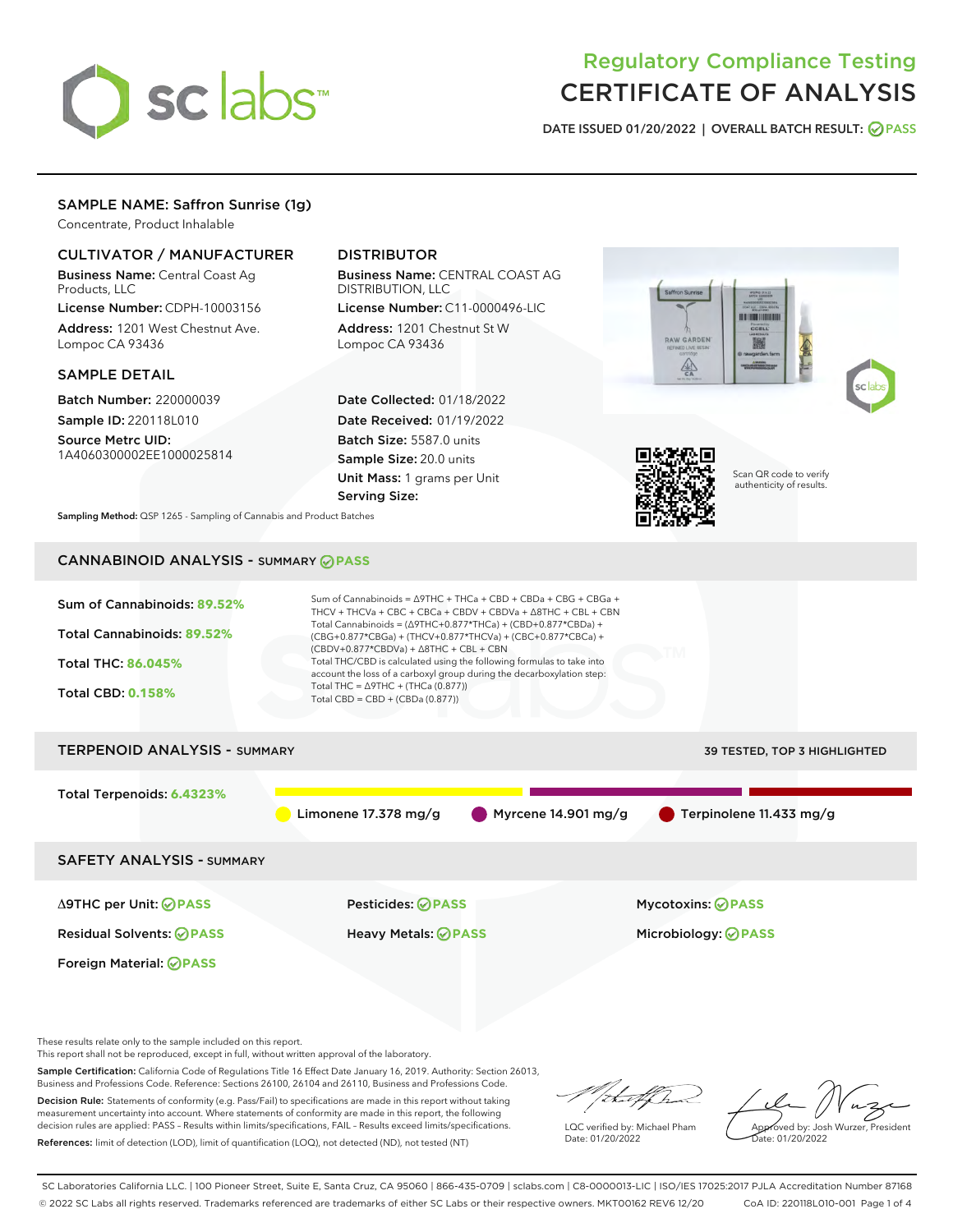



SAFFRON SUNRISE (1G) | DATE ISSUED 01/20/2022 | OVERALL BATCH RESULT: @ PASS

#### CANNABINOID TEST RESULTS - 01/19/2022 2 PASS

Tested by high-performance liquid chromatography with diode-array detection (HPLC-DAD). **Method:** QSP 1157 - Analysis of Cannabinoids by HPLC-DAD

#### TOTAL CANNABINOIDS: **89.52%**

Total Cannabinoids (Total THC) + (Total CBD) + (Total CBG) + (Total THCV) + (Total CBC) + (Total CBDV) + ∆8THC + CBL + CBN

TOTAL THC: **86.045%** Total THC (∆9THC+0.877\*THCa)

TOTAL CBD: **0.158%**

Total CBD (CBD+0.877\*CBDa)

TOTAL CBG: 2.111% Total CBG (CBG+0.877\*CBGa)

TOTAL THCV: 1.06% Total THCV (THCV+0.877\*THCVa)

TOTAL CBC: ND Total CBC (CBC+0.877\*CBCa)

TOTAL CBDV: ND Total CBDV (CBDV+0.877\*CBDVa)

| <b>COMPOUND</b>            | LOD/LOQ<br>(mg/g) | <b>MEASUREMENT</b><br><b>UNCERTAINTY</b><br>(mg/g) | <b>RESULT</b><br>(mg/g) | <b>RESULT</b><br>(%) |
|----------------------------|-------------------|----------------------------------------------------|-------------------------|----------------------|
| <b>A9THC</b>               | 0.06/0.26         | ±29.599                                            | 860.45                  | 86.045               |
| <b>CBG</b>                 | 0.06/0.19         | ±0.832                                             | 21.11                   | 2.111                |
| <b>THCV</b>                | 0.1/0.2           | ±0.53                                              | 10.6                    | 1.06                 |
| <b>CBD</b>                 | 0.07/0.29         | ±0.073                                             | 1.58                    | 0.158                |
| <b>CBN</b>                 | 0.1 / 0.3         | ±0.10                                              | 1.5                     | 0.15                 |
| $\triangle$ 8THC           | 0.1 / 0.4         | N/A                                                | <b>ND</b>               | <b>ND</b>            |
| <b>THCa</b>                | 0.05/0.14         | N/A                                                | <b>ND</b>               | <b>ND</b>            |
| <b>THCVa</b>               | 0.07/0.20         | N/A                                                | <b>ND</b>               | <b>ND</b>            |
| <b>CBDa</b>                | 0.02/0.19         | N/A                                                | <b>ND</b>               | <b>ND</b>            |
| <b>CBDV</b>                | 0.04 / 0.15       | N/A                                                | <b>ND</b>               | <b>ND</b>            |
| <b>CBDVa</b>               | 0.03/0.53         | N/A                                                | <b>ND</b>               | <b>ND</b>            |
| <b>CBGa</b>                | 0.1/0.2           | N/A                                                | <b>ND</b>               | <b>ND</b>            |
| <b>CBL</b>                 | 0.06 / 0.24       | N/A                                                | <b>ND</b>               | <b>ND</b>            |
| <b>CBC</b>                 | 0.2 / 0.5         | N/A                                                | <b>ND</b>               | <b>ND</b>            |
| <b>CBCa</b>                | 0.07/0.28         | N/A                                                | <b>ND</b>               | <b>ND</b>            |
| <b>SUM OF CANNABINOIDS</b> |                   |                                                    | 895.2 mg/g              | 89.52%               |

#### **UNIT MASS: 1 grams per Unit**

| ∆9THC per Unit                        | 1100 per-package limit | 860.45 mg/unit | <b>PASS</b> |
|---------------------------------------|------------------------|----------------|-------------|
| <b>Total THC per Unit</b>             |                        | 860.45 mg/unit |             |
| <b>CBD</b> per Unit                   |                        | $1.58$ mg/unit |             |
| <b>Total CBD per Unit</b>             |                        | $1.58$ mg/unit |             |
| Sum of Cannabinoids<br>per Unit       |                        | 895.2 mg/unit  |             |
| <b>Total Cannabinoids</b><br>per Unit |                        | 895.2 mg/unit  |             |

#### TERPENOID TEST RESULTS - 01/20/2022

Terpene analysis utilizing gas chromatography-flame ionization detection (GC-FID). **Method:** QSP 1192 - Analysis of Terpenoids by GC-FID

| <b>COMPOUND</b>         | LOD/LOQ<br>(mg/g)    | <b>MEASUREMENT</b><br><b>UNCERTAINTY</b><br>(mg/g) | <b>RESULT</b><br>(mg/g)                         | <b>RESULT</b><br>(%) |
|-------------------------|----------------------|----------------------------------------------------|-------------------------------------------------|----------------------|
| Limonene                | 0.005 / 0.016        | ±0.2485                                            | 17.378                                          | 1.7378               |
| <b>Myrcene</b>          | 0.008 / 0.025        | ±0.1922                                            | 14.901                                          | 1.4901               |
| <b>Terpinolene</b>      | 0.008 / 0.026        | ±0.2344                                            | 11.433                                          | 1.1433               |
| $\beta$ Caryophyllene   | 0.004 / 0.012        | ±0.2526                                            | 7.095                                           | 0.7095               |
| $\beta$ Pinene          | 0.004 / 0.014        | ±0.0319                                            | 2.774                                           | 0.2774               |
| Linalool                | 0.009 / 0.032        | ±0.1019                                            | 2.681                                           | 0.2681               |
| $\alpha$ Pinene         | 0.005 / 0.017        | ±0.0149                                            | 1.728                                           | 0.1728               |
| $\alpha$ Humulene       | 0.009 / 0.029        | ±0.0534                                            | 1.663                                           | 0.1663               |
| Fenchol                 | 0.010 / 0.034        | ±0.0346                                            | 0.895                                           | 0.0895               |
| Terpineol               | 0.016 / 0.055        | ±0.0360                                            | 0.586                                           | 0.0586               |
| Ocimene                 | 0.011/0.038          | ±0.0153                                            | 0.478                                           | 0.0478               |
| $\alpha$ Phellandrene   | 0.006 / 0.020        | ±0.0057                                            | 0.422                                           | 0.0422               |
| trans-ß-Farnesene       | 0.008 / 0.025        | ±0.0139                                            | 0.391                                           | 0.0391               |
| $\alpha$ Terpinene      | 0.005 / 0.017        | ±0.0052                                            | 0.347                                           | 0.0347               |
| 3 Carene                | 0.005 / 0.018        | ±0.0047                                            | 0.330                                           | 0.0330               |
| Camphene                | 0.005 / 0.015        | ±0.0035                                            | 0.306                                           | 0.0306               |
| $\gamma$ Terpinene      | 0.006 / 0.018        | ±0.0044                                            | 0.257                                           | 0.0257               |
| $\alpha$ Bisabolol      | 0.008 / 0.026        | ±0.0090                                            | 0.169                                           | 0.0169               |
| <b>Borneol</b>          | 0.005 / 0.016        | ±0.0064                                            | 0.152                                           | 0.0152               |
| Fenchone                | 0.009 / 0.028        | ±0.0024                                            | 0.083                                           | 0.0083               |
| Valencene               | 0.009 / 0.030        | ±0.0043                                            | 0.062                                           | 0.0062               |
| Guaiol                  | <i>0.009 / 0.030</i> | ±0.0025                                            | 0.054                                           | 0.0054               |
| p-Cymene                | 0.005 / 0.016        | ±0.0010                                            | 0.039                                           | 0.0039               |
| Caryophyllene<br>Oxide  | 0.010 / 0.033        | ±0.0017                                            | 0.038                                           | 0.0038               |
| Sabinene                | 0.004 / 0.014        | ±0.0004                                            | 0.031                                           | 0.0031               |
| Sabinene Hydrate        | 0.006 / 0.022        | ±0.0012                                            | 0.030                                           | 0.0030               |
| Nerolidol               | 0.009 / 0.028        | N/A                                                | <loq< th=""><th><loq< th=""></loq<></th></loq<> | <loq< th=""></loq<>  |
| Eucalyptol              | 0.006 / 0.018        | N/A                                                | ND                                              | <b>ND</b>            |
| (-)-Isopulegol          | 0.005 / 0.016        | N/A                                                | <b>ND</b>                                       | ND                   |
| Camphor                 | 0.006 / 0.019        | N/A                                                | <b>ND</b>                                       | ND                   |
| Isoborneol              | 0.004 / 0.012        | N/A                                                | ND                                              | ND                   |
| Menthol                 | 0.008 / 0.025        | N/A                                                | ND                                              | ND                   |
| Nerol                   | 0.003 / 0.011        | N/A                                                | <b>ND</b>                                       | <b>ND</b>            |
| Citronellol             | 0.003 / 0.010        | N/A                                                | ND                                              | ND                   |
| R-(+)-Pulegone          | 0.003 / 0.011        | N/A                                                | ND                                              | ND                   |
| Geraniol                | 0.002 / 0.007        | N/A                                                | <b>ND</b>                                       | ND                   |
| <b>Geranyl Acetate</b>  | 0.004 / 0.014        | N/A                                                | ND                                              | ND                   |
| $\alpha$ Cedrene        | 0.005 / 0.016        | N/A                                                | ND                                              | ND                   |
| Cedrol                  | 0.008 / 0.027        | N/A                                                | <b>ND</b>                                       | ND                   |
| <b>TOTAL TERPENOIDS</b> |                      |                                                    | 64.323 mg/g                                     | 6.4323%              |

SC Laboratories California LLC. | 100 Pioneer Street, Suite E, Santa Cruz, CA 95060 | 866-435-0709 | sclabs.com | C8-0000013-LIC | ISO/IES 17025:2017 PJLA Accreditation Number 87168 © 2022 SC Labs all rights reserved. Trademarks referenced are trademarks of either SC Labs or their respective owners. MKT00162 REV6 12/20 CoA ID: 220118L010-001 Page 2 of 4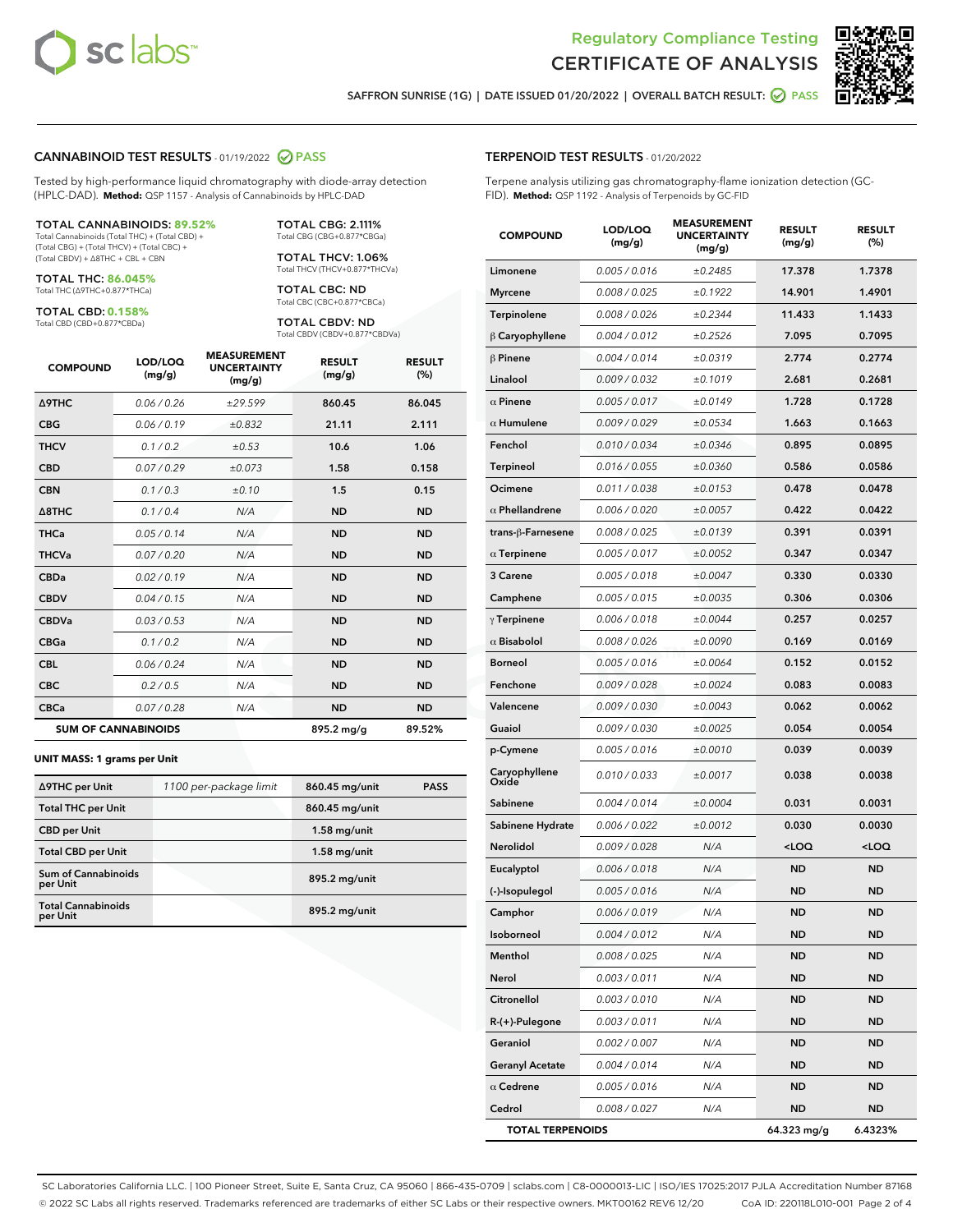



SAFFRON SUNRISE (1G) | DATE ISSUED 01/20/2022 | OVERALL BATCH RESULT: @ PASS

## CATEGORY 1 PESTICIDE TEST RESULTS - 01/19/2022 2 PASS

Pesticide and plant growth regulator analysis utilizing high-performance liquid chromatography-mass spectrometry (HPLC-MS) or gas chromatography-mass spectrometry (GC-MS). \*GC-MS utilized where indicated. **Method:** QSP 1212 - Analysis of Pesticides and Mycotoxins by LC-MS or QSP 1213 - Analysis of Pesticides by GC-MS

| <b>Aldicarb</b><br>0.03 / 0.08<br><b>ND</b><br>$\ge$ LOD<br>N/A<br><b>PASS</b><br>Carbofuran<br>0.02/0.05<br>$\ge$ LOD<br>N/A<br><b>ND</b><br><b>PASS</b><br>Chlordane*<br>0.03 / 0.08<br><b>ND</b><br>$>$ LOD<br>N/A<br><b>PASS</b><br>0.03/0.10<br><b>ND</b><br><b>PASS</b><br>Chlorfenapyr*<br>$\ge$ LOD<br>N/A<br>0.02 / 0.06<br>N/A<br><b>ND</b><br><b>PASS</b><br>Chlorpyrifos<br>$\ge$ LOD<br>0.02 / 0.07<br>N/A<br><b>ND</b><br><b>PASS</b><br>Coumaphos<br>$>$ LOD<br>Daminozide<br>0.02 / 0.07<br>$\ge$ LOD<br>N/A<br><b>ND</b><br><b>PASS</b><br><b>DDVP</b><br>0.03/0.09<br>$\ge$ LOD<br>N/A<br><b>ND</b><br><b>PASS</b><br>(Dichlorvos)<br>Dimethoate<br><b>ND</b><br><b>PASS</b><br>0.03 / 0.08<br>$>$ LOD<br>N/A<br>0.03/0.10<br>Ethoprop(hos)<br>$\ge$ LOD<br>N/A<br><b>ND</b><br><b>PASS</b><br>0.02 / 0.06<br>$\ge$ LOD<br>N/A<br><b>ND</b><br><b>PASS</b><br>Etofenprox<br>Fenoxycarb<br>0.03 / 0.08<br>$>$ LOD<br>N/A<br><b>ND</b><br><b>PASS</b><br>0.03 / 0.08<br><b>ND</b><br><b>PASS</b><br>Fipronil<br>$\ge$ LOD<br>N/A<br>Imazalil<br>0.02 / 0.06<br>$>$ LOD<br>N/A<br><b>ND</b><br><b>PASS</b><br>0.02 / 0.07<br>Methiocarb<br>N/A<br><b>ND</b><br>$>$ LOD<br><b>PASS</b><br>Methyl<br>0.03/0.10<br>$\ge$ LOD<br>N/A<br><b>ND</b><br><b>PASS</b><br>parathion<br>0.03/0.09<br>$\ge$ LOD<br>N/A<br><b>ND</b><br><b>PASS</b><br><b>Mevinphos</b><br>Paclobutrazol<br>0.02 / 0.05<br>$\ge$ LOD<br>N/A<br><b>ND</b><br><b>PASS</b><br>0.03/0.09<br>N/A<br>$\ge$ LOD<br><b>ND</b><br><b>PASS</b><br>Propoxur<br>0.03 / 0.08<br><b>ND</b><br><b>PASS</b><br>Spiroxamine<br>$\ge$ LOD<br>N/A<br><b>PASS</b><br>Thiacloprid<br>0.03/0.10<br>$\ge$ LOD<br>N/A<br><b>ND</b> | <b>COMPOUND</b> | LOD/LOQ<br>$(\mu g/g)$ | <b>ACTION</b><br>LIMIT<br>$(\mu g/g)$ | <b>MEASUREMENT</b><br><b>UNCERTAINTY</b><br>$(\mu g/g)$ | <b>RESULT</b><br>$(\mu g/g)$ | <b>RESULT</b> |
|----------------------------------------------------------------------------------------------------------------------------------------------------------------------------------------------------------------------------------------------------------------------------------------------------------------------------------------------------------------------------------------------------------------------------------------------------------------------------------------------------------------------------------------------------------------------------------------------------------------------------------------------------------------------------------------------------------------------------------------------------------------------------------------------------------------------------------------------------------------------------------------------------------------------------------------------------------------------------------------------------------------------------------------------------------------------------------------------------------------------------------------------------------------------------------------------------------------------------------------------------------------------------------------------------------------------------------------------------------------------------------------------------------------------------------------------------------------------------------------------------------------------------------------------------------------------------------------------------------------------------------------------------------------------------------------------|-----------------|------------------------|---------------------------------------|---------------------------------------------------------|------------------------------|---------------|
|                                                                                                                                                                                                                                                                                                                                                                                                                                                                                                                                                                                                                                                                                                                                                                                                                                                                                                                                                                                                                                                                                                                                                                                                                                                                                                                                                                                                                                                                                                                                                                                                                                                                                              |                 |                        |                                       |                                                         |                              |               |
|                                                                                                                                                                                                                                                                                                                                                                                                                                                                                                                                                                                                                                                                                                                                                                                                                                                                                                                                                                                                                                                                                                                                                                                                                                                                                                                                                                                                                                                                                                                                                                                                                                                                                              |                 |                        |                                       |                                                         |                              |               |
|                                                                                                                                                                                                                                                                                                                                                                                                                                                                                                                                                                                                                                                                                                                                                                                                                                                                                                                                                                                                                                                                                                                                                                                                                                                                                                                                                                                                                                                                                                                                                                                                                                                                                              |                 |                        |                                       |                                                         |                              |               |
|                                                                                                                                                                                                                                                                                                                                                                                                                                                                                                                                                                                                                                                                                                                                                                                                                                                                                                                                                                                                                                                                                                                                                                                                                                                                                                                                                                                                                                                                                                                                                                                                                                                                                              |                 |                        |                                       |                                                         |                              |               |
|                                                                                                                                                                                                                                                                                                                                                                                                                                                                                                                                                                                                                                                                                                                                                                                                                                                                                                                                                                                                                                                                                                                                                                                                                                                                                                                                                                                                                                                                                                                                                                                                                                                                                              |                 |                        |                                       |                                                         |                              |               |
|                                                                                                                                                                                                                                                                                                                                                                                                                                                                                                                                                                                                                                                                                                                                                                                                                                                                                                                                                                                                                                                                                                                                                                                                                                                                                                                                                                                                                                                                                                                                                                                                                                                                                              |                 |                        |                                       |                                                         |                              |               |
|                                                                                                                                                                                                                                                                                                                                                                                                                                                                                                                                                                                                                                                                                                                                                                                                                                                                                                                                                                                                                                                                                                                                                                                                                                                                                                                                                                                                                                                                                                                                                                                                                                                                                              |                 |                        |                                       |                                                         |                              |               |
|                                                                                                                                                                                                                                                                                                                                                                                                                                                                                                                                                                                                                                                                                                                                                                                                                                                                                                                                                                                                                                                                                                                                                                                                                                                                                                                                                                                                                                                                                                                                                                                                                                                                                              |                 |                        |                                       |                                                         |                              |               |
|                                                                                                                                                                                                                                                                                                                                                                                                                                                                                                                                                                                                                                                                                                                                                                                                                                                                                                                                                                                                                                                                                                                                                                                                                                                                                                                                                                                                                                                                                                                                                                                                                                                                                              |                 |                        |                                       |                                                         |                              |               |
|                                                                                                                                                                                                                                                                                                                                                                                                                                                                                                                                                                                                                                                                                                                                                                                                                                                                                                                                                                                                                                                                                                                                                                                                                                                                                                                                                                                                                                                                                                                                                                                                                                                                                              |                 |                        |                                       |                                                         |                              |               |
|                                                                                                                                                                                                                                                                                                                                                                                                                                                                                                                                                                                                                                                                                                                                                                                                                                                                                                                                                                                                                                                                                                                                                                                                                                                                                                                                                                                                                                                                                                                                                                                                                                                                                              |                 |                        |                                       |                                                         |                              |               |
|                                                                                                                                                                                                                                                                                                                                                                                                                                                                                                                                                                                                                                                                                                                                                                                                                                                                                                                                                                                                                                                                                                                                                                                                                                                                                                                                                                                                                                                                                                                                                                                                                                                                                              |                 |                        |                                       |                                                         |                              |               |
|                                                                                                                                                                                                                                                                                                                                                                                                                                                                                                                                                                                                                                                                                                                                                                                                                                                                                                                                                                                                                                                                                                                                                                                                                                                                                                                                                                                                                                                                                                                                                                                                                                                                                              |                 |                        |                                       |                                                         |                              |               |
|                                                                                                                                                                                                                                                                                                                                                                                                                                                                                                                                                                                                                                                                                                                                                                                                                                                                                                                                                                                                                                                                                                                                                                                                                                                                                                                                                                                                                                                                                                                                                                                                                                                                                              |                 |                        |                                       |                                                         |                              |               |
|                                                                                                                                                                                                                                                                                                                                                                                                                                                                                                                                                                                                                                                                                                                                                                                                                                                                                                                                                                                                                                                                                                                                                                                                                                                                                                                                                                                                                                                                                                                                                                                                                                                                                              |                 |                        |                                       |                                                         |                              |               |
|                                                                                                                                                                                                                                                                                                                                                                                                                                                                                                                                                                                                                                                                                                                                                                                                                                                                                                                                                                                                                                                                                                                                                                                                                                                                                                                                                                                                                                                                                                                                                                                                                                                                                              |                 |                        |                                       |                                                         |                              |               |
|                                                                                                                                                                                                                                                                                                                                                                                                                                                                                                                                                                                                                                                                                                                                                                                                                                                                                                                                                                                                                                                                                                                                                                                                                                                                                                                                                                                                                                                                                                                                                                                                                                                                                              |                 |                        |                                       |                                                         |                              |               |
|                                                                                                                                                                                                                                                                                                                                                                                                                                                                                                                                                                                                                                                                                                                                                                                                                                                                                                                                                                                                                                                                                                                                                                                                                                                                                                                                                                                                                                                                                                                                                                                                                                                                                              |                 |                        |                                       |                                                         |                              |               |
|                                                                                                                                                                                                                                                                                                                                                                                                                                                                                                                                                                                                                                                                                                                                                                                                                                                                                                                                                                                                                                                                                                                                                                                                                                                                                                                                                                                                                                                                                                                                                                                                                                                                                              |                 |                        |                                       |                                                         |                              |               |
|                                                                                                                                                                                                                                                                                                                                                                                                                                                                                                                                                                                                                                                                                                                                                                                                                                                                                                                                                                                                                                                                                                                                                                                                                                                                                                                                                                                                                                                                                                                                                                                                                                                                                              |                 |                        |                                       |                                                         |                              |               |
|                                                                                                                                                                                                                                                                                                                                                                                                                                                                                                                                                                                                                                                                                                                                                                                                                                                                                                                                                                                                                                                                                                                                                                                                                                                                                                                                                                                                                                                                                                                                                                                                                                                                                              |                 |                        |                                       |                                                         |                              |               |

#### CATEGORY 2 PESTICIDE TEST RESULTS - 01/19/2022 2 PASS

| <b>COMPOUND</b>          | LOD/LOO<br>$(\mu g/g)$ | <b>ACTION</b><br>LIMIT<br>$(\mu g/g)$ | <b>MEASUREMENT</b><br><b>UNCERTAINTY</b><br>$(\mu g/g)$ | <b>RESULT</b><br>$(\mu g/g)$ | <b>RESULT</b> |
|--------------------------|------------------------|---------------------------------------|---------------------------------------------------------|------------------------------|---------------|
| Abamectin                | 0.03/0.10              | 0.1                                   | N/A                                                     | <b>ND</b>                    | <b>PASS</b>   |
| Acephate                 | 0.02/0.07              | 0.1                                   | N/A                                                     | <b>ND</b>                    | <b>PASS</b>   |
| Acequinocyl              | 0.02/0.07              | 0.1                                   | N/A                                                     | <b>ND</b>                    | <b>PASS</b>   |
| Acetamiprid              | 0.02/0.05              | 0.1                                   | N/A                                                     | <b>ND</b>                    | <b>PASS</b>   |
| Azoxystrobin             | 0.02/0.07              | 0.1                                   | N/A                                                     | <b>ND</b>                    | <b>PASS</b>   |
| <b>Bifenazate</b>        | 0.01 / 0.04            | 0.1                                   | N/A                                                     | <b>ND</b>                    | <b>PASS</b>   |
| <b>Bifenthrin</b>        | 0.02 / 0.05            | 3                                     | N/A                                                     | <b>ND</b>                    | <b>PASS</b>   |
| <b>Boscalid</b>          | 0.03/0.09              | 0.1                                   | N/A                                                     | <b>ND</b>                    | <b>PASS</b>   |
| Captan                   | 0.19/0.57              | 0.7                                   | N/A                                                     | <b>ND</b>                    | <b>PASS</b>   |
| Carbaryl                 | 0.02/0.06              | 0.5                                   | N/A                                                     | <b>ND</b>                    | <b>PASS</b>   |
| Chlorantranilip-<br>role | 0.04/0.12              | 10                                    | N/A                                                     | <b>ND</b>                    | <b>PASS</b>   |
| Clofentezine             | 0.03/0.09              | 0.1                                   | N/A                                                     | <b>ND</b>                    | <b>PASS</b>   |

| <b>CATEGORY 2 PESTICIDE TEST RESULTS</b> - 01/19/2022 continued |
|-----------------------------------------------------------------|
|-----------------------------------------------------------------|

| <b>COMPOUND</b>               | LOD/LOQ<br>(µg/g) | <b>ACTION</b><br>LIMIT<br>$(\mu g/g)$ | <b>MEASUREMENT</b><br><b>UNCERTAINTY</b><br>$(\mu g/g)$ | <b>RESULT</b><br>(µg/g) | <b>RESULT</b> |
|-------------------------------|-------------------|---------------------------------------|---------------------------------------------------------|-------------------------|---------------|
| Cyfluthrin                    | 0.12 / 0.38       | 2                                     | N/A                                                     | <b>ND</b>               | <b>PASS</b>   |
| Cypermethrin                  | 0.11 / 0.32       | 1                                     | N/A                                                     | <b>ND</b>               | <b>PASS</b>   |
| Diazinon                      | 0.02 / 0.05       | 0.1                                   | N/A                                                     | ND                      | PASS          |
| Dimethomorph                  | 0.03 / 0.09       | $\overline{2}$                        | N/A                                                     | <b>ND</b>               | <b>PASS</b>   |
| Etoxazole                     | 0.02 / 0.06       | 0.1                                   | N/A                                                     | ND                      | <b>PASS</b>   |
| Fenhexamid                    | 0.03 / 0.09       | 0.1                                   | N/A                                                     | ND                      | <b>PASS</b>   |
| Fenpyroximate                 | 0.02 / 0.06       | 0.1                                   | N/A                                                     | <b>ND</b>               | <b>PASS</b>   |
| Flonicamid                    | 0.03 / 0.10       | 0.1                                   | N/A                                                     | <b>ND</b>               | <b>PASS</b>   |
| Fludioxonil                   | 0.03 / 0.10       | 0.1                                   | N/A                                                     | <b>ND</b>               | <b>PASS</b>   |
| Hexythiazox                   | 0.02 / 0.07       | 0.1                                   | N/A                                                     | ND                      | <b>PASS</b>   |
| Imidacloprid                  | 0.04 / 0.11       | 5                                     | N/A                                                     | <b>ND</b>               | <b>PASS</b>   |
| Kresoxim-methyl               | 0.02 / 0.07       | 0.1                                   | N/A                                                     | ND                      | <b>PASS</b>   |
| Malathion                     | 0.03 / 0.09       | 0.5                                   | N/A                                                     | ND                      | <b>PASS</b>   |
| Metalaxyl                     | 0.02 / 0.07       | $\overline{2}$                        | N/A                                                     | <b>ND</b>               | <b>PASS</b>   |
| Methomyl                      | 0.03 / 0.10       | 1                                     | N/A                                                     | <b>ND</b>               | <b>PASS</b>   |
| Myclobutanil                  | 0.03 / 0.09       | 0.1                                   | N/A                                                     | ND                      | <b>PASS</b>   |
| <b>Naled</b>                  | 0.02 / 0.07       | 0.1                                   | N/A                                                     | ND                      | <b>PASS</b>   |
| Oxamyl                        | 0.04 / 0.11       | 0.5                                   | N/A                                                     | ND                      | <b>PASS</b>   |
| Pentachloronitro-<br>benzene* | 0.03/0.09         | 0.1                                   | N/A                                                     | ND                      | <b>PASS</b>   |
| Permethrin                    | 0.04 / 0.12       | 0.5                                   | N/A                                                     | ND                      | <b>PASS</b>   |
| Phosmet                       | 0.03 / 0.10       | 0.1                                   | N/A                                                     | <b>ND</b>               | <b>PASS</b>   |
| Piperonylbu-<br>toxide        | 0.02 / 0.07       | 3                                     | N/A                                                     | ND                      | <b>PASS</b>   |
| Prallethrin                   | 0.03 / 0.08       | 0.1                                   | N/A                                                     | <b>ND</b>               | <b>PASS</b>   |
| Propiconazole                 | 0.02 / 0.07       | 0.1                                   | N/A                                                     | ND                      | <b>PASS</b>   |
| Pyrethrins                    | 0.04 / 0.12       | 0.5                                   | N/A                                                     | ND                      | <b>PASS</b>   |
| Pyridaben                     | 0.02 / 0.07       | 0.1                                   | N/A                                                     | ND                      | <b>PASS</b>   |
| Spinetoram                    | 0.02 / 0.07       | 0.1                                   | N/A                                                     | ND                      | <b>PASS</b>   |
| Spinosad                      | 0.02 / 0.07       | 0.1                                   | N/A                                                     | ND                      | <b>PASS</b>   |
| Spiromesifen                  | 0.02 / 0.05       | 0.1                                   | N/A                                                     | ND                      | <b>PASS</b>   |
| Spirotetramat                 | 0.02 / 0.06       | 0.1                                   | N/A                                                     | ND                      | <b>PASS</b>   |
| Tebuconazole                  | 0.02 / 0.07       | 0.1                                   | N/A                                                     | ND                      | <b>PASS</b>   |
| Thiamethoxam                  | 0.03 / 0.10       | 5                                     | N/A                                                     | ND                      | <b>PASS</b>   |
| Trifloxystrobin               | 0.03 / 0.08       | 0.1                                   | N/A                                                     | ND                      | <b>PASS</b>   |

SC Laboratories California LLC. | 100 Pioneer Street, Suite E, Santa Cruz, CA 95060 | 866-435-0709 | sclabs.com | C8-0000013-LIC | ISO/IES 17025:2017 PJLA Accreditation Number 87168 © 2022 SC Labs all rights reserved. Trademarks referenced are trademarks of either SC Labs or their respective owners. MKT00162 REV6 12/20 CoA ID: 220118L010-001 Page 3 of 4